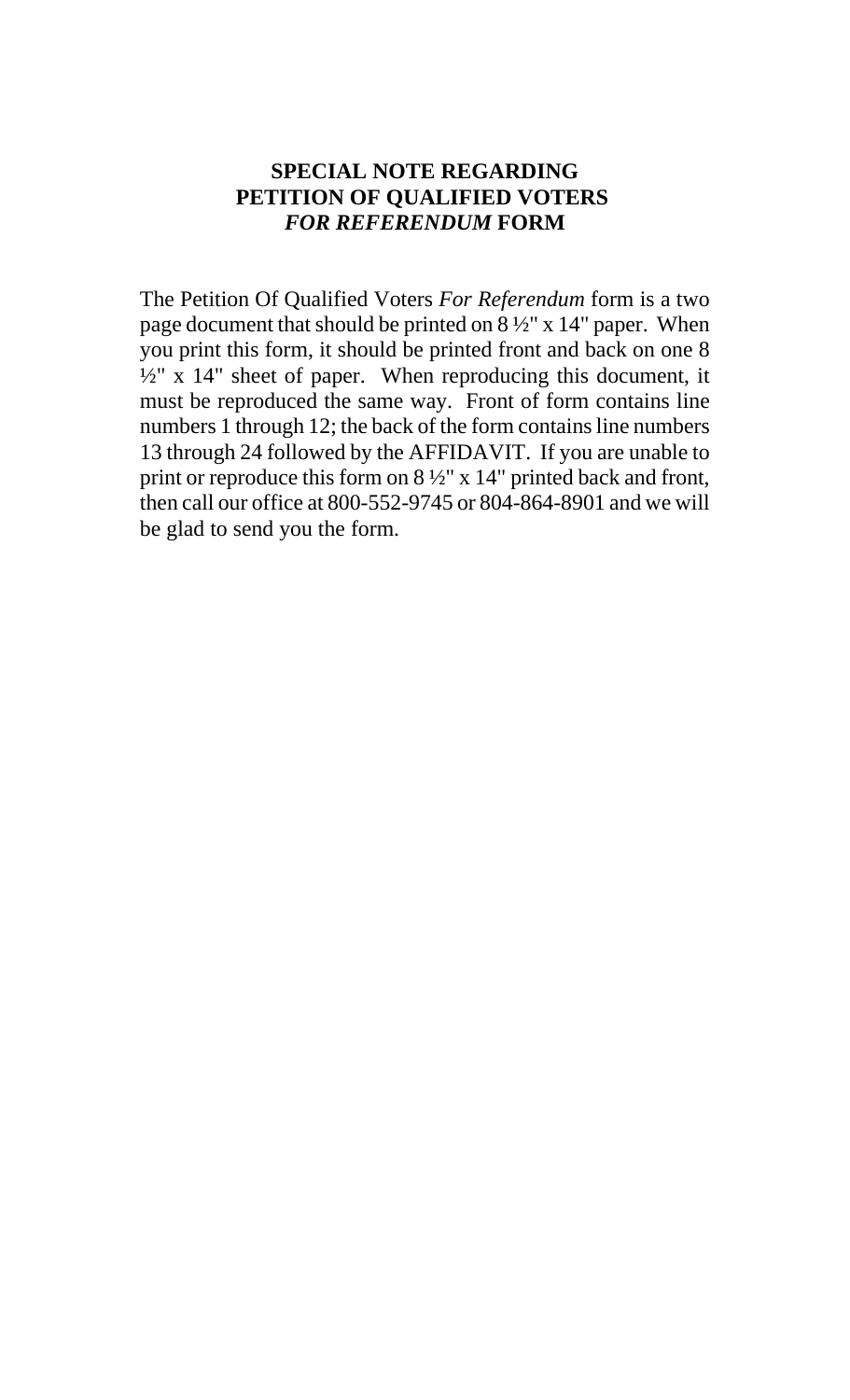| We the qualified voters of |                                                                           |
|----------------------------|---------------------------------------------------------------------------|
|                            | COUNTY OR CITY OR TOWN AND DISTRICT. IF APPLICABLE                        |
|                            | signed hereunder do hereby petition the circuit court to enter and order, |
|                            | _ of the Code of Virginia for a Special Election to                       |
| be held on                 | , on the question listed below:                                           |
|                            |                                                                           |

I

Overlay this area with the question to be placed on the ballot and then photocopy as many forms as needed. The question should be stated in the manner in which it is set forth in the law which authorizes the petition for the election.

|   | CIRCULATOR: MUST SWEAR OR AFFIRM IN THE AFFIDAVIT ON THE REVERSE SIDE OF THIS FORM THAT S/HE RESIDES IN AND EITHER IS, OR IS ELIGIBLE TO BE, A REGISTERED<br>AND QUALIFIED VOTER OF THE DISTRICT FOR WHICH THE REFERENDUM IS REQUESTED AND THAT S/HE PERSONALLY WITNESSED EACH SIGNATURE. |                                                                        |                                                                                                                                                |                              |                                                                                            |  |  |
|---|-------------------------------------------------------------------------------------------------------------------------------------------------------------------------------------------------------------------------------------------------------------------------------------------|------------------------------------------------------------------------|------------------------------------------------------------------------------------------------------------------------------------------------|------------------------------|--------------------------------------------------------------------------------------------|--|--|
|   | SIGNER: YOUR SIGNATURE ON THIS PETITION MUST BE YOUR OWN AND DOES NOT SIGNIFY AN INTENT TO VOTE FOR THE REFERENDUM.                                                                                                                                                                       |                                                                        |                                                                                                                                                |                              |                                                                                            |  |  |
| v | OFFICE<br><b>USE</b><br>ONLY                                                                                                                                                                                                                                                              | SIGNATURE OF REGISTERED VOTER<br>[PRINT NAME IN SPACE BELOW SIGNATURE] | POST OFFICE BOXES ARE NOT ACCEPTABLE<br><b>RESIDENT ADDRESS</b><br>House Number and Street Name or<br>Rural Route and Box Number and City/Town | <b>DATE</b><br><b>SIGNED</b> | $\star$ SEE NOTE BELOW<br><b>SOCIAL SECURITY</b><br><b>NUMBER</b><br>[OR LAST FOUR DIGITS] |  |  |
|   | 1.                                                                                                                                                                                                                                                                                        | <b>SIGN</b><br>PRINT                                                   |                                                                                                                                                |                              |                                                                                            |  |  |
|   | 2.                                                                                                                                                                                                                                                                                        | <b>SIGN</b><br>PRINT                                                   |                                                                                                                                                |                              |                                                                                            |  |  |
|   | 3.                                                                                                                                                                                                                                                                                        | <b>SIGN</b><br>PRINT                                                   |                                                                                                                                                |                              |                                                                                            |  |  |
|   | 4.                                                                                                                                                                                                                                                                                        | SIGN<br>PRINT                                                          |                                                                                                                                                |                              |                                                                                            |  |  |
|   | 5.                                                                                                                                                                                                                                                                                        | <b>SIGN</b><br>PRINT                                                   |                                                                                                                                                |                              |                                                                                            |  |  |
|   | 6.                                                                                                                                                                                                                                                                                        | SIGN<br>PRINT                                                          |                                                                                                                                                |                              |                                                                                            |  |  |
|   | 7.                                                                                                                                                                                                                                                                                        | <b>SIGN</b><br>PRINT                                                   |                                                                                                                                                |                              |                                                                                            |  |  |
|   | 8.                                                                                                                                                                                                                                                                                        | <b>SIGN</b><br>PRINT                                                   |                                                                                                                                                |                              |                                                                                            |  |  |
|   | 9.                                                                                                                                                                                                                                                                                        | <b>SIGN</b><br>PRINT                                                   |                                                                                                                                                |                              |                                                                                            |  |  |
|   | 10.                                                                                                                                                                                                                                                                                       | <b>SIGN</b><br>PRINT                                                   |                                                                                                                                                |                              |                                                                                            |  |  |
|   | 11.                                                                                                                                                                                                                                                                                       | <b>SIGN</b><br>PRINT                                                   |                                                                                                                                                |                              |                                                                                            |  |  |
|   | 12.                                                                                                                                                                                                                                                                                       | <b>SIGN</b>                                                            |                                                                                                                                                |                              |                                                                                            |  |  |
|   |                                                                                                                                                                                                                                                                                           | PRINT                                                                  |                                                                                                                                                |                              |                                                                                            |  |  |
|   | CONTINUE ADDITIONAL SIGNATURES AND COMPLETE AFFIDAVIT ON REVERSE SIDE                                                                                                                                                                                                                     |                                                                        |                                                                                                                                                |                              |                                                                                            |  |  |

The social security number is part of each voter's official record and is requested only to make it possible to check this petition more quickly and with greater accuracy. It is not mandatory that it be provided. The General Registrar, or Clerk of Circuit Court, when copying this document for public inspection, must cover the column containing social security numbers.

All signatures required by law need not be on the same page of the petition. Numerous pages may be circulated. The circulator of each page must swear or affirm in the affidavit on the reverse side of this form that s/he resides in, and either is, or is eligible to be, a registered and qualified voter in the county or city or town and, if applicable, the district for which the referendum is requested. The circulator also must swear or affirm in the affidavit that s/he personally witnessed the signature of each voter.